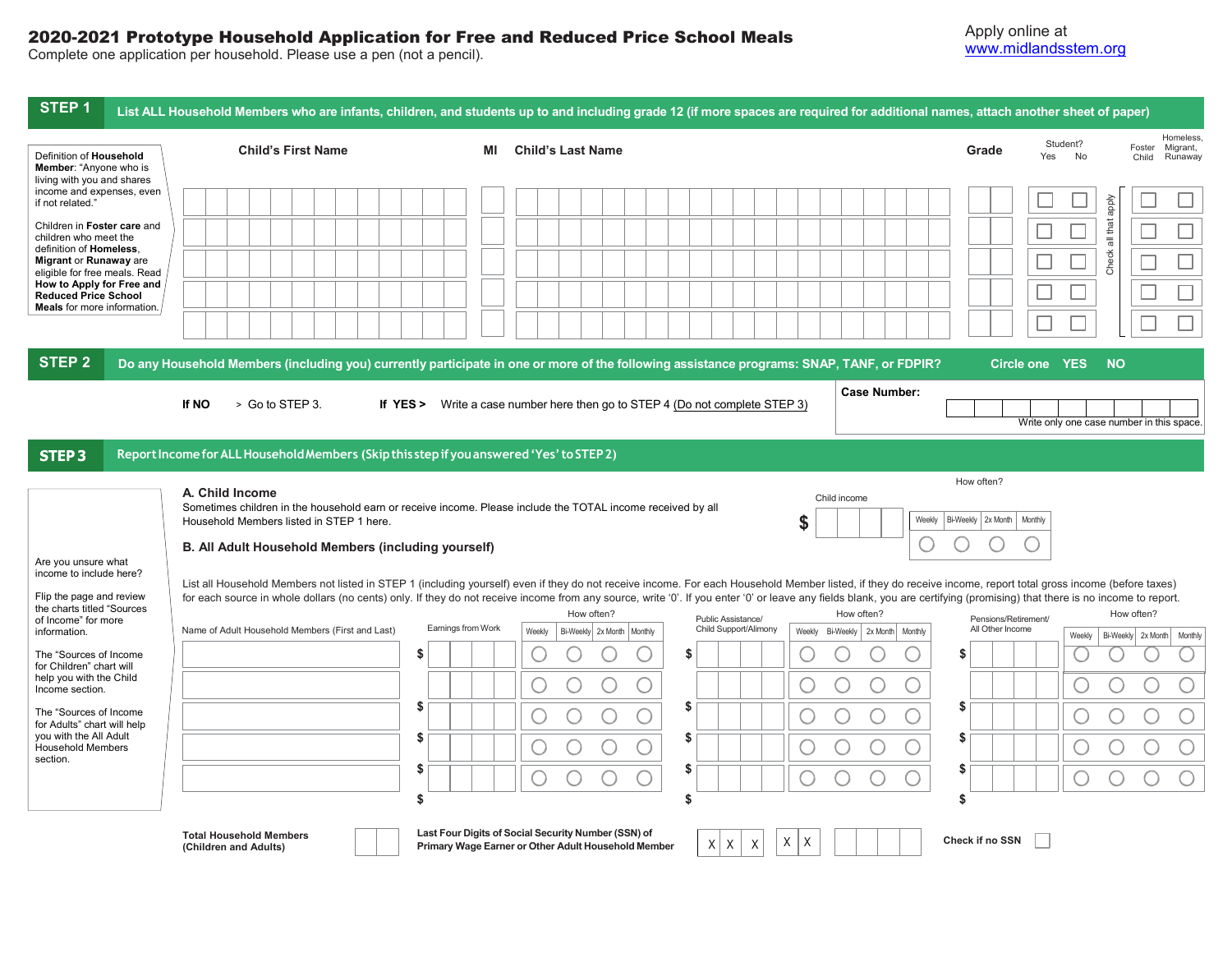# **STEP 4 Contact information and adult signature**

"I certify (promise) that all information on this application is true and that all income is reported. I understand that this information is given in connection with the receipt of Federal funds, and that school officials false information, my children may lose meal benefits, and I may be prosecuted under applicable State and Federal laws."

| Street Address (if available)          | Apt # | City               | State | Zip | Daytime Phone and Email (optional) |
|----------------------------------------|-------|--------------------|-------|-----|------------------------------------|
|                                        |       |                    |       |     |                                    |
| Printed name of adult signing the form |       | Signature of adult |       |     | Today's date                       |

## **INSTRUCTIONS Sources of Income**

|                                                                     | Sources of Income for Children                                                                                                                                                | Sources of Income for Adults                                                                         |                                                                                                   |                                                                                                                                                             |  |
|---------------------------------------------------------------------|-------------------------------------------------------------------------------------------------------------------------------------------------------------------------------|------------------------------------------------------------------------------------------------------|---------------------------------------------------------------------------------------------------|-------------------------------------------------------------------------------------------------------------------------------------------------------------|--|
| Sources of Child Income                                             | Example(s)                                                                                                                                                                    | <b>Earnings from Work</b>                                                                            | <b>Public Assistance /</b><br><b>Alimony / Child Support</b>                                      | Pensions / Retirement /<br>All Other Income                                                                                                                 |  |
| - Earnings from work                                                | - A child has a regular full or part-time job<br>where they earn a salary or wages                                                                                            | - Salary, wages, cash<br>bonuses                                                                     | - Unemployment benefits<br>- Worker's compensation                                                | - Social Security<br>(including railroad<br>retirement and black lung<br>benefits)<br>- Private pensions or<br>disability benefits<br>- Regular income from |  |
| - Social Security<br>- Disability Payments<br>- Survivor's Benefits | - A child is blind or disabled and receives Social<br>Security benefits<br>- A Parent is disabled, retired, or deceased, and<br>their child receives Social Security benefits | - Net income from self-<br>employment (farm or<br>business)<br>If you are in the U.S. Military:      | - Supplemental Security<br>Income (SSI)<br>- Cash assistance from<br>State or local<br>government |                                                                                                                                                             |  |
| -Income from person outside the household                           | - A friend or extended family member<br>regularly gives a child spending money                                                                                                |                                                                                                      | - Alimony payments<br>Child support payments<br>- Veteran's benefits                              | trusts or estates<br>- Annuities<br>- Investment income<br>- Earned interest                                                                                |  |
| -Income from any other source                                       | - A child receives regular income from a<br>private pension fund, annuity, or trust                                                                                           | FSSA or privatized housing<br>allowances)<br>- Allowances for off-base<br>housing, food and clothing | - Strike benefits                                                                                 | - Rental income<br>- Regular cash payments<br>from outside household                                                                                        |  |